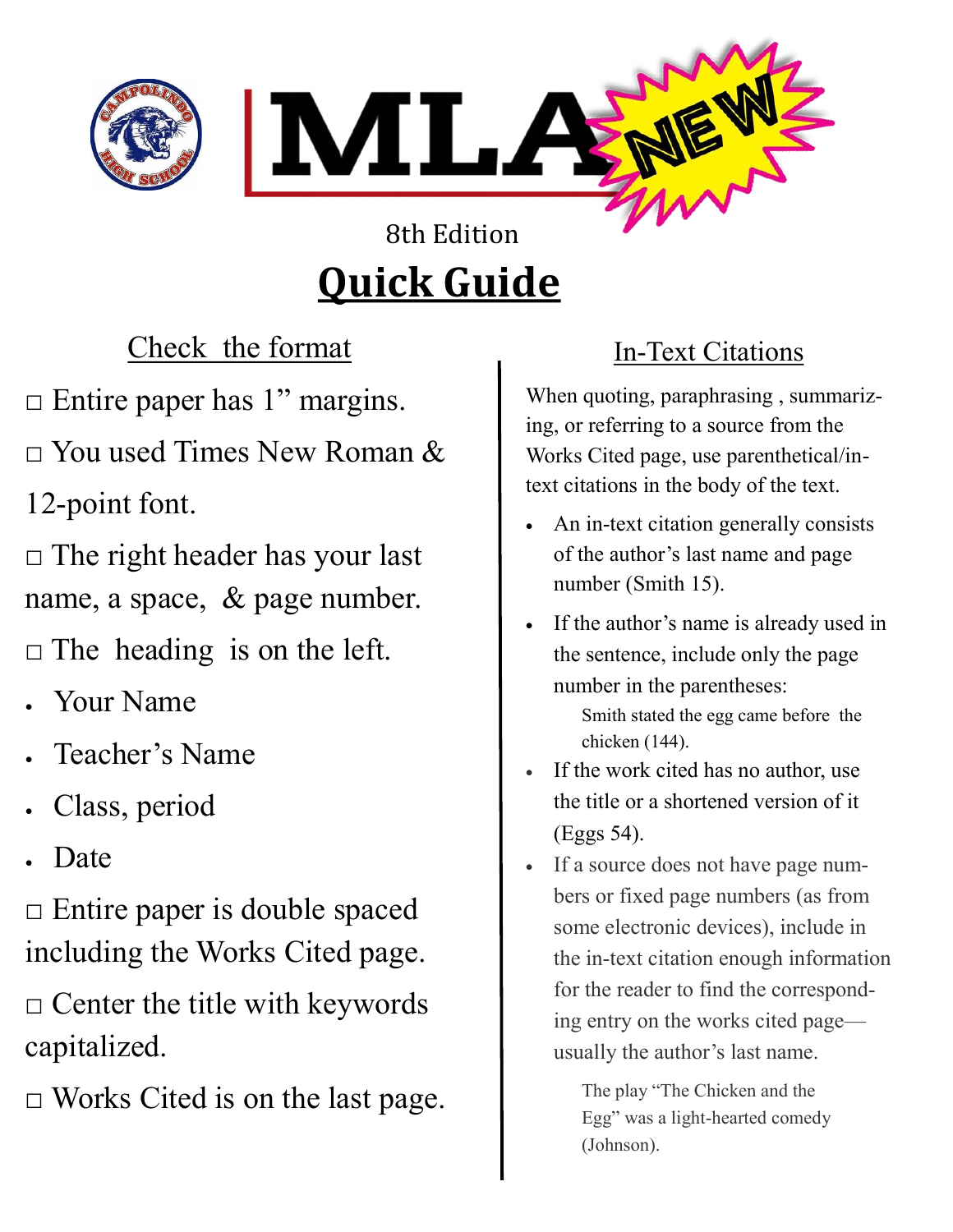

## **Works Cited**

The elements in a Works Cited entry should be listed in the following order:



#### **Print Book Example:**

Copeland, Edward. "Money." *The Cambridge Companion to Jane Austen*, edited by Copeland and Juliet McMaster, Cambridge UP, 1997, pp. 131-48.

#### **Website Example:**

"*Curiosity* Rover Report (August 2015): Three Years on Mars!" *NASA's Journey to Mars:* edited

by Sarah Loff, NASA, 30 July 2015,www.nasa.gov/topics/journeytomars/videos/index.html.

#### **Article from a Database Example:**

Lorensen, Jutta. "Between Image and Word, Color, and Time: Jacob Lawrence's *The Migration* 

*Series*." *African American Review*, vol. 40, no. 3, 2006, pp. 571-86. *GALE*, galegroup.com/ic/ovic/

ViewpointsDetailsPage/ViewpointsDetailsWindow?disableHighlighting=&displayGroupName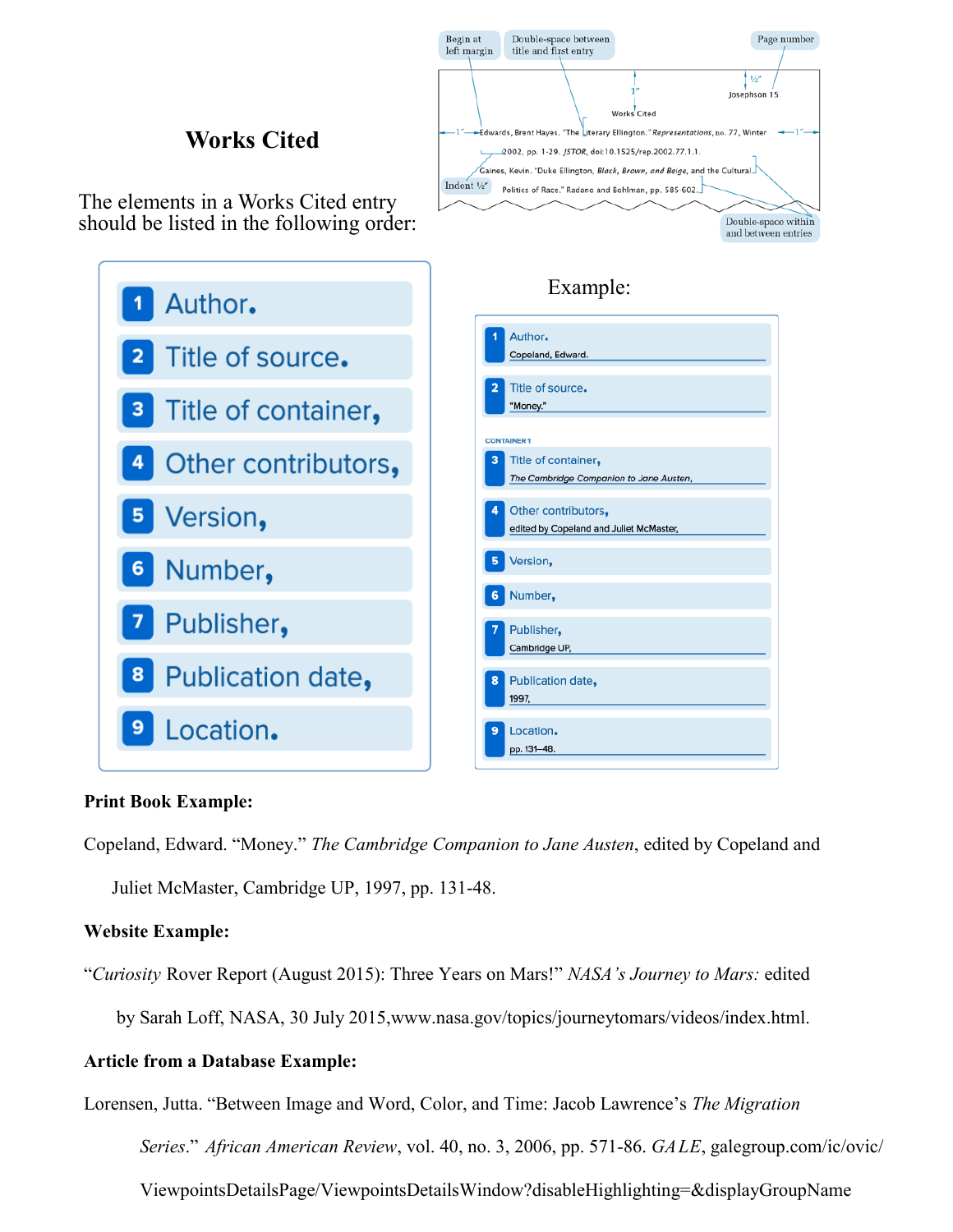# What's New in the 8th Edition

The eighth edition of the *MLA Handbook*, published in 2016, rethinks documentation for an era of digital publication. The MLA now recommends a universal set of guidelines that writers can apply to any source and gives writers in all fields—from the sciences to the humanities—the tools to intuitively document sources. Learn more below about the changes to MLA guidelines.

# The List of Works Cited

The eighth edition of the *MLA Handbook* introduces a new model for entries in the works-cited list, one that reflects recent changes in how works are published and consulted. Previously, a writer created an entry by following the MLA's instructions for the source's publication format (book, DVD, Web page, etc.). That approach has become impractical today, since publication formats are often combined (a song listened to online, for example, could have been taken from a record album released decades ago) or are undefinable.

In the new model, the work's publication format is not considered. Instead of asking, "How do I cite a book [or DVD or Web page]?" the writer creates an entry by consulting the MLA's list of core elements—facts common to most works—which are assembled in a specific order. The MLA core elements appear below:

In the new model, then, the writer asks, "Who is the author? What is the title?" and so forth regardless of the nature of the source.

# 1 Author. 2 Title of source. <sup>3</sup> Title of container, 4 Other contributors, 5 Version, <sup>6</sup> Number, <sup>7</sup> Publisher, <sup>8</sup> Publication date, <sup>9</sup> Location.

### Abbreviations

Common terms in the works-cited list like *editor*, *edited by*, *translator*, and*review of* are no longer abbreviated. The eighth edition provides a shorter list of recommended abbreviations (96–97).

### Authors

When a source has three or more authors, only the first one shown in the source is normally given. It is followed by *et al.* (22). (Previously, the omission of coauthors was limited to sources with four or more authors and was presented as an option.)

# Books and Other Printed Works

Page numbers in the works-cited list (but not in in-text citations) are now preceded by *p.* or *pp.* (46).

For books, the city of publication is no longer given, except in special situations (51).